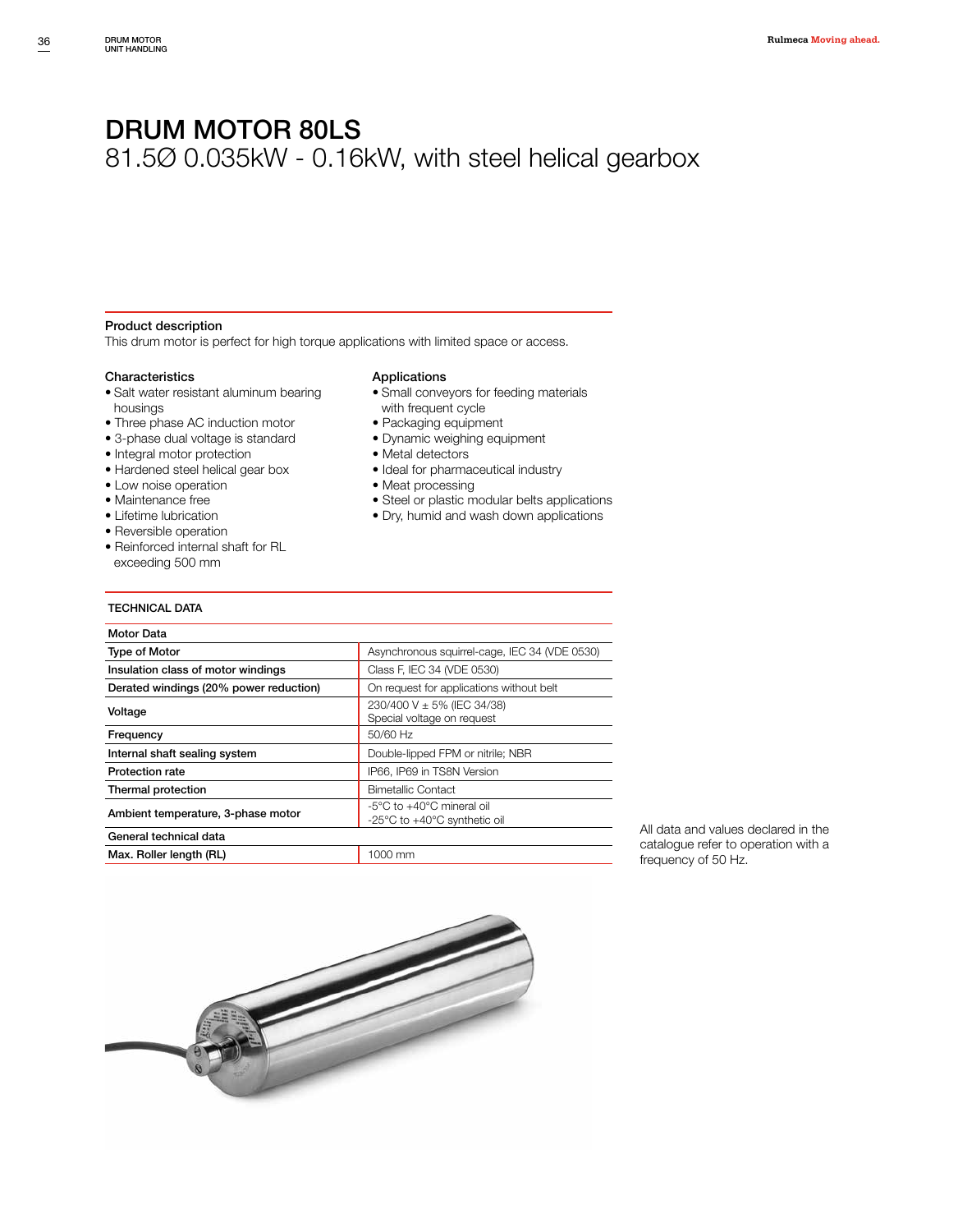#### **Materials**

The following drum motor components are available in different versions, as shown in the below chart, with further options for the material type as indicated.

| Components            | Version                           | Material                  |     |                        |                      |         |  |  |  |  |  |
|-----------------------|-----------------------------------|---------------------------|-----|------------------------|----------------------|---------|--|--|--|--|--|
|                       |                                   | <b>Steel</b><br>Aluminium |     | <b>Stainless Steel</b> | <b>Brass /Nickel</b> | Polymer |  |  |  |  |  |
|                       | Crowned                           |                           | Std | TS8N                   |                      |         |  |  |  |  |  |
| Shell                 | Cylindrical                       |                           | Std | TS8N                   |                      |         |  |  |  |  |  |
|                       | Cylindrical + key (for sprockets) |                           | Std | TS8N                   |                      |         |  |  |  |  |  |
|                       | Special crowns and grooves        |                           | Std | TS8N                   |                      |         |  |  |  |  |  |
| End housing           | Standard                          | Std                       |     | TS8N                   |                      |         |  |  |  |  |  |
|                       | With V-grooves                    |                           |     | TS8N                   |                      |         |  |  |  |  |  |
|                       | With O-grooves                    |                           |     | TS8N                   |                      |         |  |  |  |  |  |
| Shaft                 | Standard                          |                           |     | Std                    |                      |         |  |  |  |  |  |
|                       | Cross-drilled and threaded, M6    |                           |     | Std                    |                      |         |  |  |  |  |  |
| Electrical connection | Straight connector                |                           |     | TS8N                   | Std                  |         |  |  |  |  |  |
|                       | Elbow connector                   |                           |     | TS8N                   |                      | Std     |  |  |  |  |  |
|                       | Terminal box*                     | Std                       |     | TS8N                   |                      |         |  |  |  |  |  |

\* Shaft cap version.

Please contact Rulmeca for further versions.

TS8N Version - End Caps in stainless steel with PTFE lip seals.

### Options

- Rubber Lagging for standard belts
- Profiled lagging for plastic modular belts
- Profiled lagging for thermoplastic belts
- Sprockets for plastic modular belts
- Backstop / Anti run-back bearing
- Electromagnetic brake
- Rectifiers
- Encoder
- Food-grade Oil (EU, FDA and USDA)
- Non-horizontal mounting (more than  $\pm$  5°)
- Dynamic balancing

### Note

The combination of encoder and electromagnetic brake is not possible.

### Accessories

- Mounting brackets
- Idler Pulleys
- Rollers for conveyors
- Shaft cap
- Frequency Converters

**INDUSTRIAL DRUM MOTOR RANGE**

**INDUSTRIAL<br>DRUM MOTOR RANGE**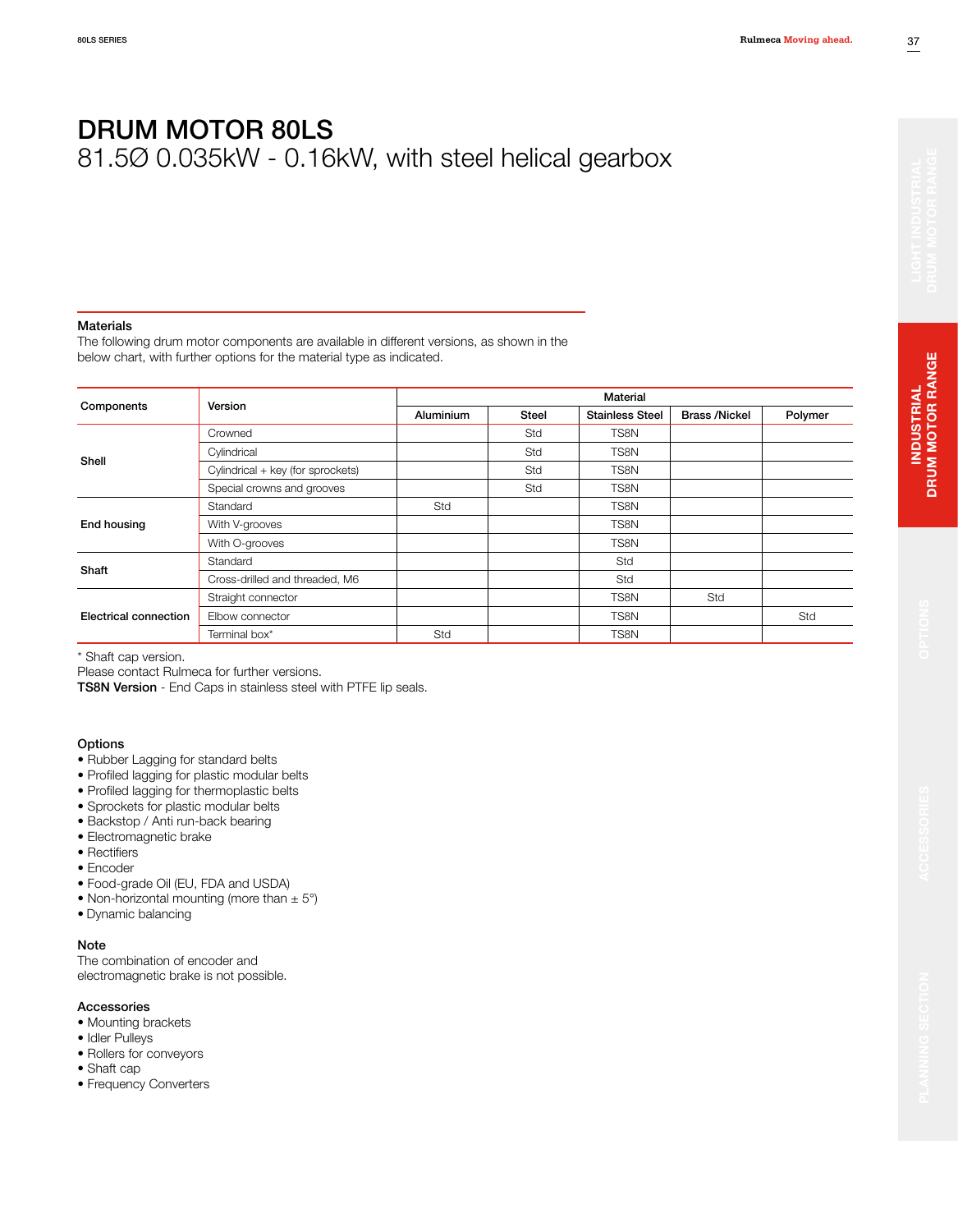| TECHNICAL DATA DRUM MOTOR 80LS - 3PHASE - 50HZ - STANDARD RANGE         |                |              |                |       |                         |               |                            |                                    |                   |                   |
|-------------------------------------------------------------------------|----------------|--------------|----------------|-------|-------------------------|---------------|----------------------------|------------------------------------|-------------------|-------------------|
| $\begin{bmatrix} \mathsf{P}_{\mathsf{N}} \ \mathsf{[kW]} \end{bmatrix}$ | np<br>(rpm)    | ا<br>[A]     | gs             | j.    | $V_{\hat{m}}^{\dagger}$ | $V_{N}$ [m/s] | $n_A$ [min <sup>-1</sup> ] | $M_{\scriptscriptstyle N}$<br>[Nm] | $F_{\tau}$<br>[N] | <b>RL</b><br>[mm] |
|                                                                         |                |              |                | 53.89 | 0.11                    | 0.11          | 25.8                       | 12.3                               | 303.9             |                   |
|                                                                         | $\overline{4}$ |              | 3              | 37.78 | 0.16                    | 0.14          | 36.8                       | 8.6                                | 213.1             | min 200           |
| 0.035                                                                   | (1390)         | 0.49/0.28    |                | 30.88 | 0.19                    | 0.18          | 45.0                       | 7.1                                | 174.2             | max 1000          |
|                                                                         |                |              | $\overline{2}$ | 21.23 | 0.28                    | 0.25          | 65.5                       | 4.8                                | 119.7             |                   |
|                                                                         |                |              |                | 53.89 | 0.11                    | 0.10          | 25.2                       | 25.2                               | 621.3             |                   |
|                                                                         |                |              | 3              | 37.78 | 0.15                    | 0.14          | 36.0                       | 17.6                               | 435.6             |                   |
|                                                                         | $\overline{4}$ | 0.75/0.43    |                | 30.88 | 0.19                    | 0.18          | 44.0                       | 14.4                               | 356.0             | min 250           |
|                                                                         | (1360)         |              |                | 21.23 | 0.27                    | 0.25          | 64.1                       | 9.9                                | 244.8             | max 1000          |
|                                                                         |                | $\mathbf{2}$ | 14.88          | 0.39  | 0.38                    | 91.4          | 6.9                        | 171.6                              |                   |                   |
| 0.07                                                                    |                |              |                | 12.16 | 0.47                    | 0.45          | 111.8                      | 5.7                                | 140.2             |                   |
|                                                                         |                | 0.54/0.31    |                | 53.89 | 0.21                    | 0.22          | 49.2                       | 12.9                               | 318.9             |                   |
| $\mathbf{2}$<br>(2650)                                                  |                |              | 3              | 37.78 | 0.30                    | 0.32          | 70.1                       | 9.1                                | 223.5             | min 200           |
|                                                                         |                |              | 30.88          | 0.36  | 0.38                    | 85.8          | 7.4                        | 182.7                              | max 1000          |                   |
|                                                                         |                |              | $\overline{2}$ | 21.23 | 0.53                    | 0.55          | 124.8                      | 5.1                                | 125.6             |                   |
|                                                                         |                |              |                | 53.89 | 0.21                    | 0.22          | 49.9                       | 21.8                               | 538.5             |                   |
|                                                                         |                |              | 3              | 37.78 | 0.30                    | 0.32          | 71.2                       | 15.3                               | 377.5             |                   |
| 0.12                                                                    | $\overline{2}$ | 0.69/0.39    |                | 30.88 | 0.37                    | 0.38          | 87.1                       | 12.5                               | 308.6             | min 250           |
|                                                                         | (2690)         |              |                | 21.23 | 0.54                    | 0.55          | 126.7                      | 8.6                                | 212.1             | max 1000          |
|                                                                         |                |              | $\mathbf{2}$   | 14.88 | 0.77                    | 0.80          | 180.8                      | 6.0                                | 148.7             |                   |
|                                                                         |                |              |                | 12.16 | 0.94                    | 1.00          | 221.2                      | 4.9                                | 121.5             |                   |
| $\overline{c}$<br>0.16<br>(2650)                                        |                |              | 53.89          | 0.21  | 0.22                    | 49.3          | 29.5                       | 728.8                              |                   |                   |
|                                                                         |                |              | 3              | 37.78 | 0.30                    | 0.32          | 70.0                       | 20.7                               | 510.9             |                   |
|                                                                         |                |              |                | 30.88 | 0.36                    | 0.38          | 85.8                       | 16.9                               | 417.6             | min 300           |
|                                                                         |                | 0.88/0.51    |                | 21.23 | 0.53                    | 0.55          | 124.7                      | 11.6                               | 287.1             | max 1000          |
|                                                                         |                |              | $\overline{c}$ | 14.88 | 0.76                    | 0.80          | 178.0                      | 8.2                                | 201.2             |                   |
|                                                                         |                |              | 12.16          | 0.92  | 1.00                    | 217.9         | 6.7                        | 164.5                              |                   |                   |

- $P_N$  Nominal mechanical power<br> **np** Number of poles
- Number of poles
- rpm Actual rotor rpm at full load

 $I_{\epsilon}$  $f_r$  Amperage (230/400V) at full load  $gs$  Gear stages

- Gear stages
- i Gear ratio
- $V_A$  Theoretical actual belt (tangential) speed at full load\*
- $V_{N}$  Nominal belt (tangential) speed<br> $n_A$  Revolutions of shell at full load\*
- Revolutions of shell at full load\*
- 
- $M_N$  Nominal Torque at full load<br> $F_T$  Belt pull (tangential force) o Belt pull (tangential force) on shell at full load\*
- 
- RL Reference length \* Valid for unlagged shells/ values can deviate at partly or no load conditions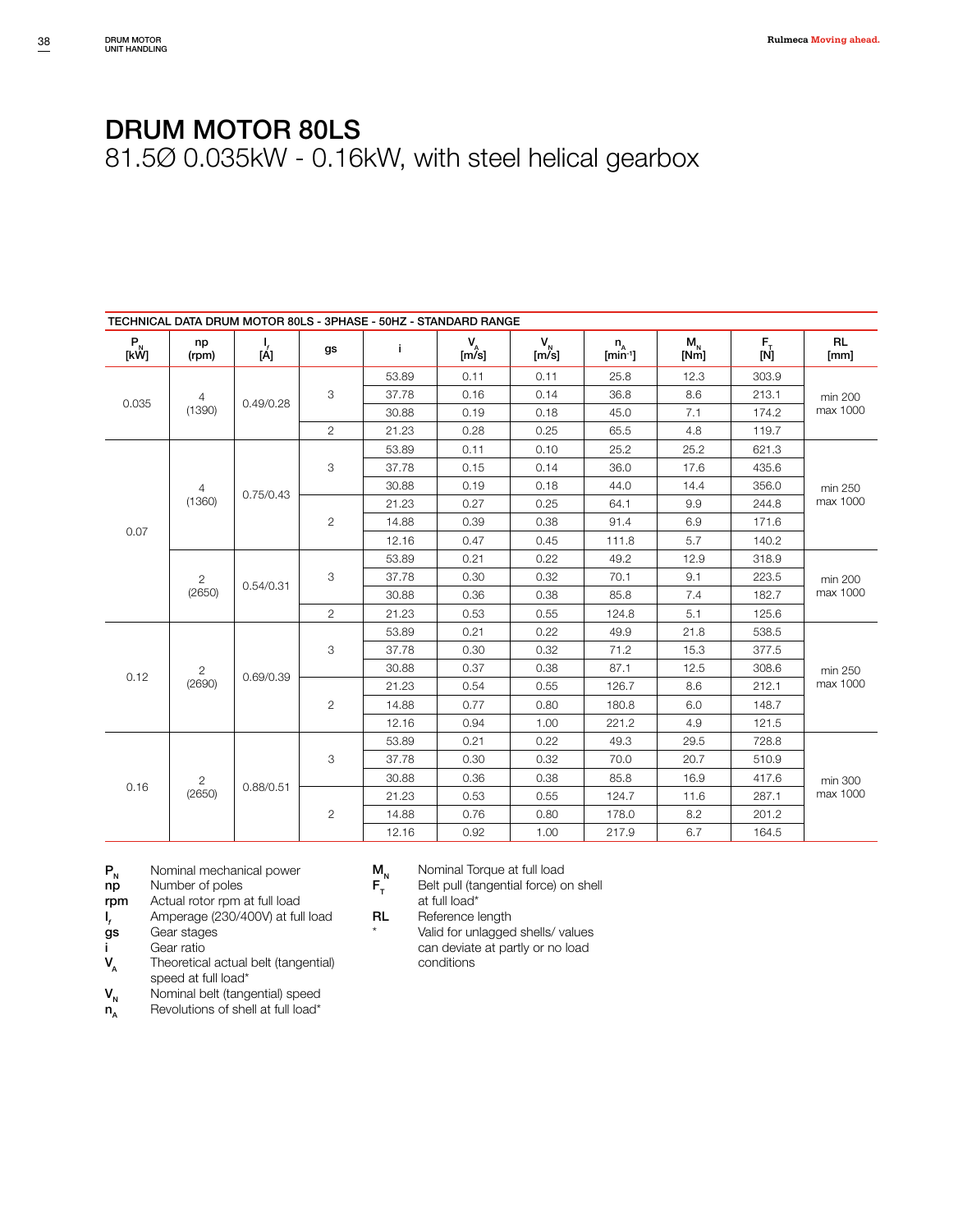## DRUM MOTOR 80LS

81.5Ø 0.035kW - 0.16kW, with steel helical gearbox

| TECHNICAL DATA DRUM MOTOR 80LS - 3PHASE - 50HZ - DERATED RANGE |             |              |                |       |               |             |                            |               |                    |                     |       |     |
|----------------------------------------------------------------|-------------|--------------|----------------|-------|---------------|-------------|----------------------------|---------------|--------------------|---------------------|-------|-----|
| $P_N$ [kŴ]                                                     | np<br>(rpm) | ъ,<br>[A]    | gs             | j.    | $V_{A}$ [m/s] | $V_N$ [m/s] | $n_A$ [min <sup>-1</sup> ] | $M_N$<br>[Nm] | $F_{\rm T}$<br>[N] | <b>RL</b><br>[mm]   |       |     |
|                                                                |             |              | 53.89          | 0.11  | 0.10          | 25.6        | 21.3                       | 525           |                    |                     |       |     |
|                                                                |             |              | 3              | 37.78 | 0.15          | 0.14        | 36.5                       | 14.9          | 368                | min 250<br>max 1000 |       |     |
|                                                                | 4           | 0.59/0.34    |                | 30.88 | 0.19          | 0.18        | 44.7                       | 12.2          | 301                |                     |       |     |
| (1380)<br>0.06<br>2<br>(2730)                                  |             |              |                | 21.23 | 0.28          | 0.25        | 65.0                       | 8.4           | 207                |                     |       |     |
|                                                                |             | $\mathbf{2}$ | 14.88          | 0.39  | 0.38          | 92.7        | 5.9                        | 145           |                    |                     |       |     |
|                                                                |             |              |                | 12.16 | 0.48          | 0.45        | 113.5                      | 4.8           | 118                |                     |       |     |
|                                                                |             |              |                | 53.89 | 0.21          | 0.22        | 50.7                       | 10.7          | 265                |                     |       |     |
|                                                                |             | 0.35/0.20    | 3              | 37.78 | 0.31          | 0.32        | 72.3                       | 7.5           | 186                | min 200<br>max 1000 |       |     |
|                                                                |             |              |                | 30.88 | 0.37          | 0.38        | 88.4                       | 6.2           | 152                |                     |       |     |
|                                                                |             |              |                |       |               |             | 2                          | 21.23         | 0.55               | 0.55                | 128.6 | 4.2 |
|                                                                |             |              |                | 53.89 | 0.21          | 0.22        | 50.7                       | 17.9          | 442                |                     |       |     |
| $\overline{2}$<br>0.1<br>(2730)                                |             |              | 3              | 37.78 | 0.31          | 0.32        | 72.3                       | 12.6          | 310                |                     |       |     |
|                                                                |             | 0.59/0.34    |                | 30.88 | 0.37          | 0.38        | 88.4                       | 10.3          | 253                | min 250             |       |     |
|                                                                |             |              |                | 21.23 | 0.55          | 0.55        | 128.6                      | 7.1           | 174                | max 1000            |       |     |
|                                                                |             |              | $\overline{c}$ | 14.88 | 0.78          | 0.80        | 183.5                      | 4.9           | 122                |                     |       |     |
|                                                                |             |              |                |       | 12.16         | 0.95        | 1.00                       | 224.5         | 4.0                | 100                 |       |     |

Derated motors are used in applications, where standard windings tend to overheat, typically in applications with no belt as modular belting, in hot environments or when thick lagging is required on shell. To gain the full benefit of the deration, the drum motor has to be operated close to or at full load. Derated motors should not be used together with Frequency Converters. In case of doubts Rulmeca offers technical support to order the optimal motor setup for the application.

- $P_N$  Nominal mechanical power<br> **np** Number of poles
- **np** Number of poles<br>**rpm** Actual rotor rpm
	- Actual rotor rpm at full load
- $I_f$ **i**, Amperage (230/400V) at full load **gs** Gear stages Gear stages
- i Gear ratio
- $V_A$  Theoretical actual belt (tangential) speed at full load\*
	-
- $V_{N}$  Nominal belt (tangential) speed<br> **n**, Revolutions of shell at full load\* Revolutions of shell at full load\*
- 
- $M_N$  Nominal Torque at full load<br> $F_T$  Belt pull (tangential force) c Belt pull (tangential force) on shell at full load\* RL Reference length
	- Valid for unlagged shells/ values can deviate at partly or no load conditions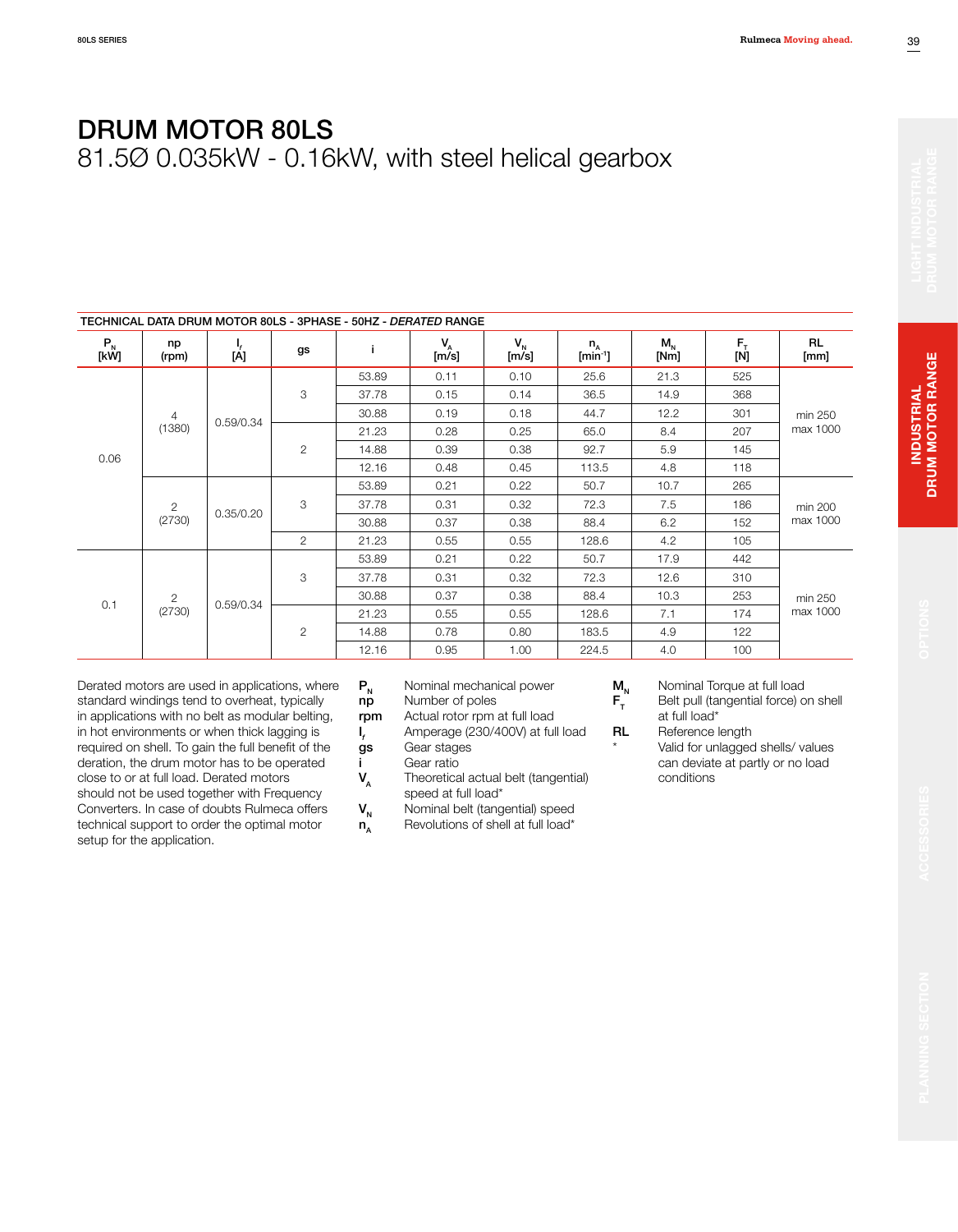



For the right allowable belt tension value please check the accordant nominal speed on the drum motor shell.

| Standard weights for drum motor & idler type 80LS |                          |                                           |         |      |      |      |      |      |      |      |      |      |      |       |       |
|---------------------------------------------------|--------------------------|-------------------------------------------|---------|------|------|------|------|------|------|------|------|------|------|-------|-------|
| <b>PN</b>                                         |                          | Standard weight [kg] for standard RL [mm] |         |      |      |      |      |      |      |      |      |      |      |       |       |
| [kW]                                              | np                       | 200                                       | 250     | 300  | 350  | 400  | 450  | 500  | 550  | 600  | 650  | 700  | 800  | 900   | 1000  |
| 0.035                                             | 4                        | 2.80                                      | 3.25    | 3.70 | 4.15 | 4.60 | 5.05 | 5.50 | 5.95 | 6.40 | 6.85 | 7.30 | 8.20 | 9.10  | 10.00 |
|                                                   | $\overline{4}$           | $- - -$                                   | 3.40    | 3.85 | 4.30 | 4.75 | 5.20 | 5.65 | 6.10 | 6.55 | 7.00 | 7.45 | 8.35 | 9.25  | 10.15 |
| 0.07                                              | $\mathfrak{p}$           | 2.80                                      | 3.25    | 3.70 | 4.15 | 4.60 | 5.05 | 5.50 | 5.95 | 6.40 | 6.85 | 7.30 | 8.20 | 9.10  | 10.00 |
| 0.12                                              | $\mathcal{P}$            | $- - -$                                   | 3.40    | 3.85 | 4.30 | 4.75 | 5.20 | 5.65 | 6.10 | 6.55 | 7.00 | 7.45 | 8.35 | 9.25  | 10.15 |
| 0.16                                              | 2                        | $- - -$                                   | $- - -$ | 3.85 | 4.30 | 4.75 | 5.20 | 5.65 | 6.10 | 6.55 | 7.00 | 7.45 | 8.35 | 9.25  | 10.15 |
| idler (UT80LS)                                    | $\overline{\phantom{a}}$ | 2.30                                      | 2.85    | 3.40 | 3.95 | 4.50 | 5.05 | 5.60 | 6.15 | 6.70 | 7.25 | 7.80 | 8.90 | 10.00 | 11.10 |

### Cable specification

Available cable options:

- Standard, Screened
- Standard, Unscreened
- Halogen-free, Unscreened
- Available lengths: 1/3/5 m.

| Min. length with option                                             |                       |  |  |  |  |  |  |
|---------------------------------------------------------------------|-----------------------|--|--|--|--|--|--|
| The following options increase the minimum length of the drum motor |                       |  |  |  |  |  |  |
| Option                                                              | RL min with option mm |  |  |  |  |  |  |
| Electromagnetic brake                                               | $RL min. + 50 mm$     |  |  |  |  |  |  |
| Encoder                                                             | $RL min. + 50 mm$     |  |  |  |  |  |  |
|                                                                     |                       |  |  |  |  |  |  |